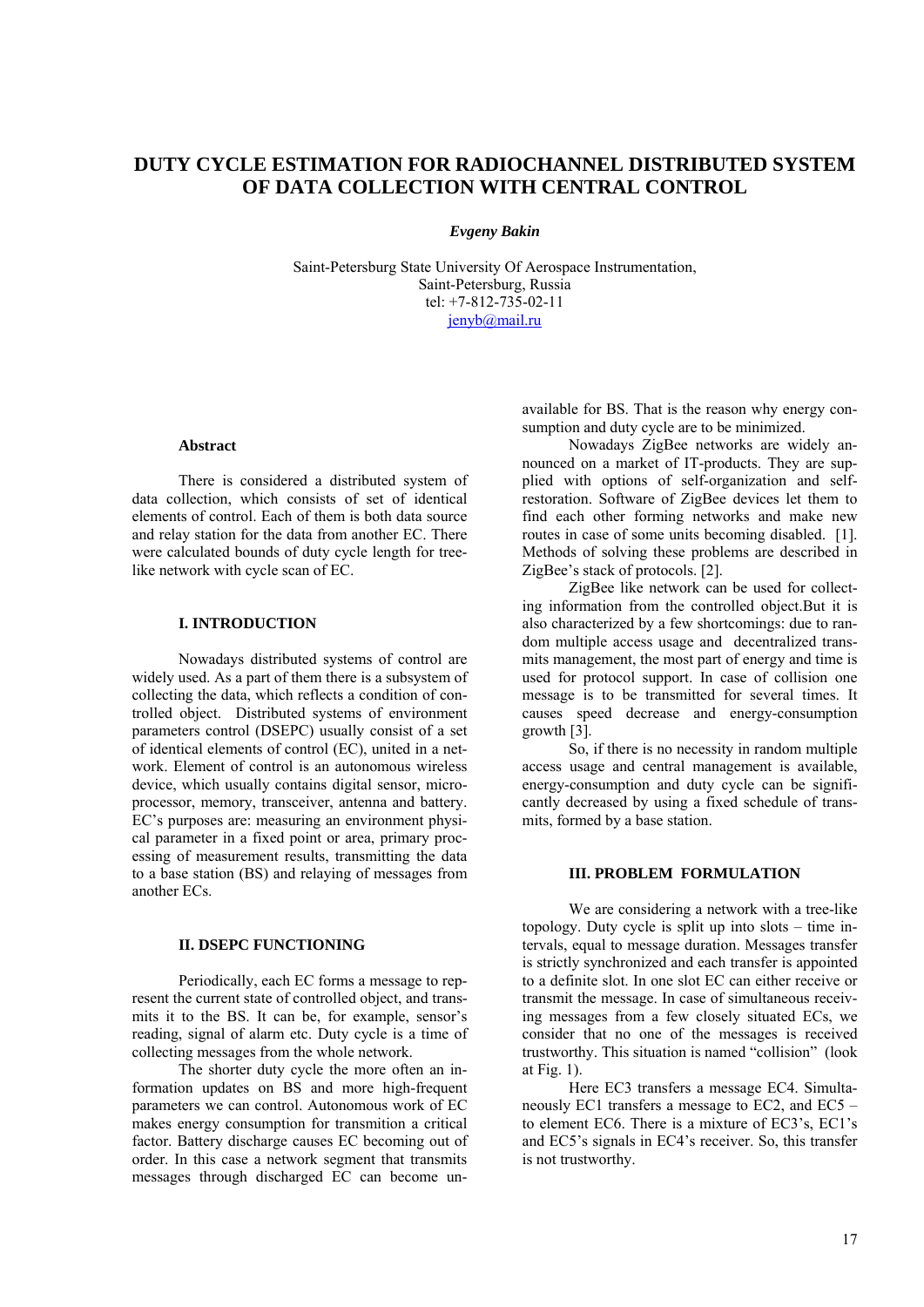

Fig. 1 An example of collision

Collision presence causes repeated transfers. For energy-consumption decreasing transfer schedule, excluding collisions, is considered. So in this network number of transfers will be minimal. The subject of analysis is duty cycle length when working with a schedule.

## **IV. DUTY CYCLE BOUNDS CALCULATION**

There is considered a network, consisting of a base station (which is a root of a tree) and N ECs. For duty cycle duration  $T_c$  (in slots) a lower bound is proved to be  $T_c \geq N$ .

This statement follows from the fact that in each slot BS can receive just one message (otherwise a collision appears). Let's show that for the network with full symmetrical tree topology a lower bound can be reached. For it an auxiliary theorem will be proved.

*Theorem.* For the tree  $D_N$  that consists of N ECs, there is a schedule  $R_N$  with duration  $T_N$ . Then for the tree  $D_{k(N+1)}$ , that consists of k sub-trees  $D_N$ (look at fig. 2), a schedule with duration  $T_{k(N+1)} = k(T_N + 1)$  can be found.



Fig. 2. Tree  $D_{k(N+1)}$ , consisting k sub-trees  $D_N$ 

*Proof.* A root node of tree  $D_N$  becomes a first-level node of tree  $D_{k(N+1)}$ . That is why, tree  $D_{k(N+1)}$  will have strictly pouse b nodes on a first level. We name them as  $a_m$ , where  $m = \overline{1,k}$ . Let's number  $i \mod k$ . Then during the slots of j-th subdivide the duty-cycle of tree  $D_{k(N+1)}$  on k subgroups. Here i-*th* slot of duty cycle belongs to a subgroup group, j-th branch of tree  $D_{k(N+1)}$  works according to a schedule  $R_N$  so that messages from this branch are collected to EC  $a_j$ , that is situated on a first level. During the slots of subgroup number  $(j+1) \mod k$ , EC of first level of j-th branch transfers messages to BS (look at fig. 3).

|                                                                                                   |          | $0 \bmod k$ $D_N^{k-1}$ by $R_N$ $a_{k-1} \rightarrow BS$ |
|---------------------------------------------------------------------------------------------------|----------|-----------------------------------------------------------|
|                                                                                                   |          | $1 \bmod k$ $D_N^{k-1}$ by $R_N$ $a_0 \rightarrow BS$     |
|                                                                                                   |          | $2 \bmod k$ $D_N^{k-1}$ by $R_N$ $a_1 \rightarrow BS$     |
|                                                                                                   | $\cdots$ |                                                           |
| $(j-1) \bmod k$ $D_N^{k-1}$ by $R_N$ $a_{j-2} \rightarrow BS$                                     |          |                                                           |
|                                                                                                   |          | j mod k $D_N^{k-1}$ by $R_N \mid a_{j-1} \rightarrow BS$  |
| $(j+1) \bmod k$ $D_N^{k-1}$ by $R_N$ $\begin{array}{ c c } \hline a_j \rightarrow BS \end{array}$ |          |                                                           |
|                                                                                                   |          |                                                           |
| $(k-1) \bmod k$ $D_N^{k-1}$ by $R_N$ $a_{k-2} \rightarrow BS$                                     |          |                                                           |

# Fig. 3. Structure of sub-cycle for tree  $D_{k(N+1)}$

So, full duty-cycle consists of  $(T_N + 1)$  subcycles with *k* slots every, all in all  $k(T_N + 1)$  slots. As was to be proved.

This theorem helps us to find a duty cycle duration for arbitrary full symmetrical tree with p levels and degree k. Obviously, that for on-leveled tree with degree k duty cycle duration is  $T_k = k$  (ECs transfers one-by-one). Then for full symmetrical two-leveled tree with degree k duty cycle duration is